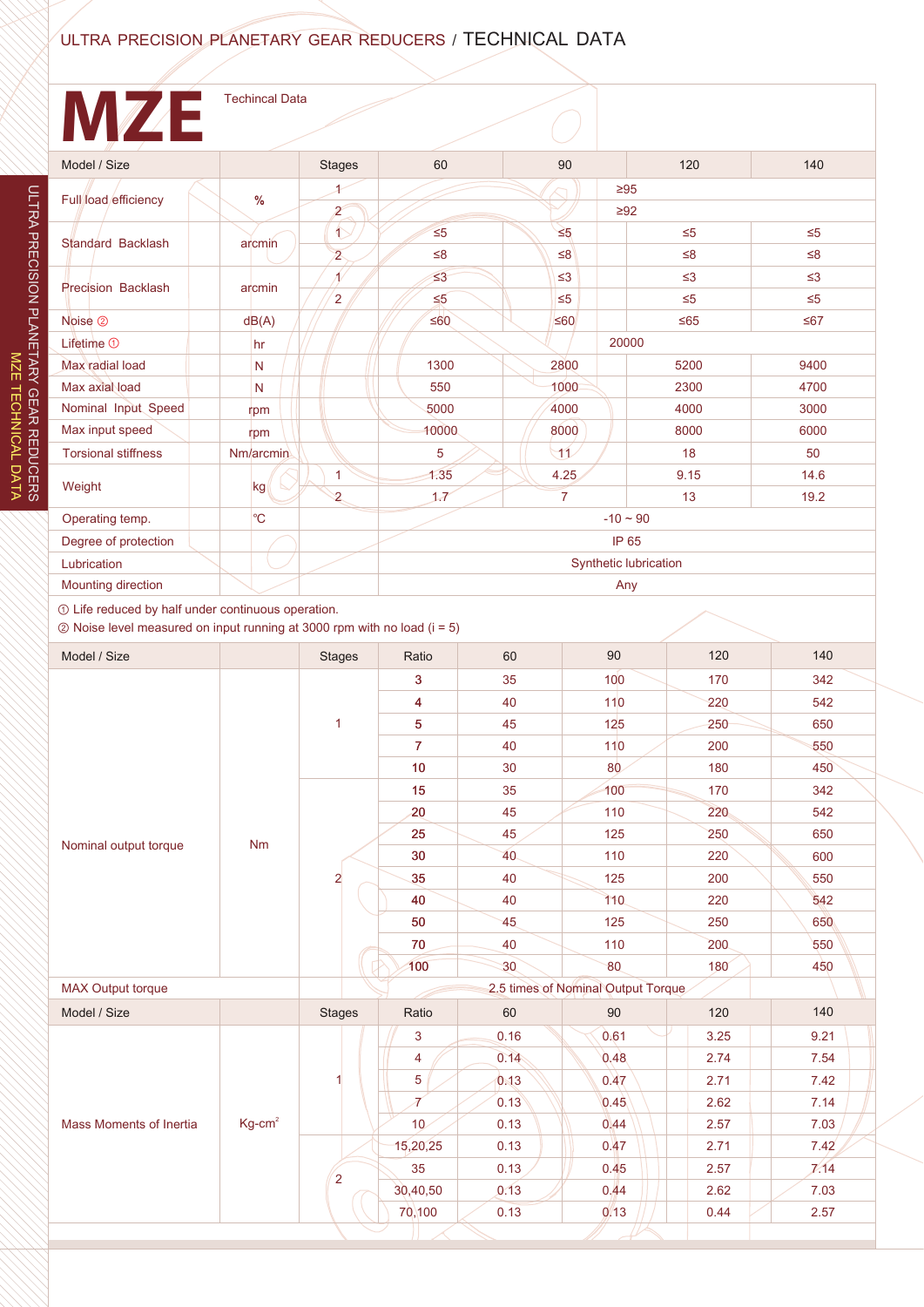ULTRA PRECISION PLANETARY GEAR REDUCERS / PROFILE DIMENSIONS



L10

B1 H1

 $\odot$ 

ULTRA PRECISION PLANETARY GEAR REDUCERS<br>MZE PROFILE DIMENSIONS ULTRA PRECISION PLANETARY GEAR REDUCERS MZE PROFILE DIMENSIONS